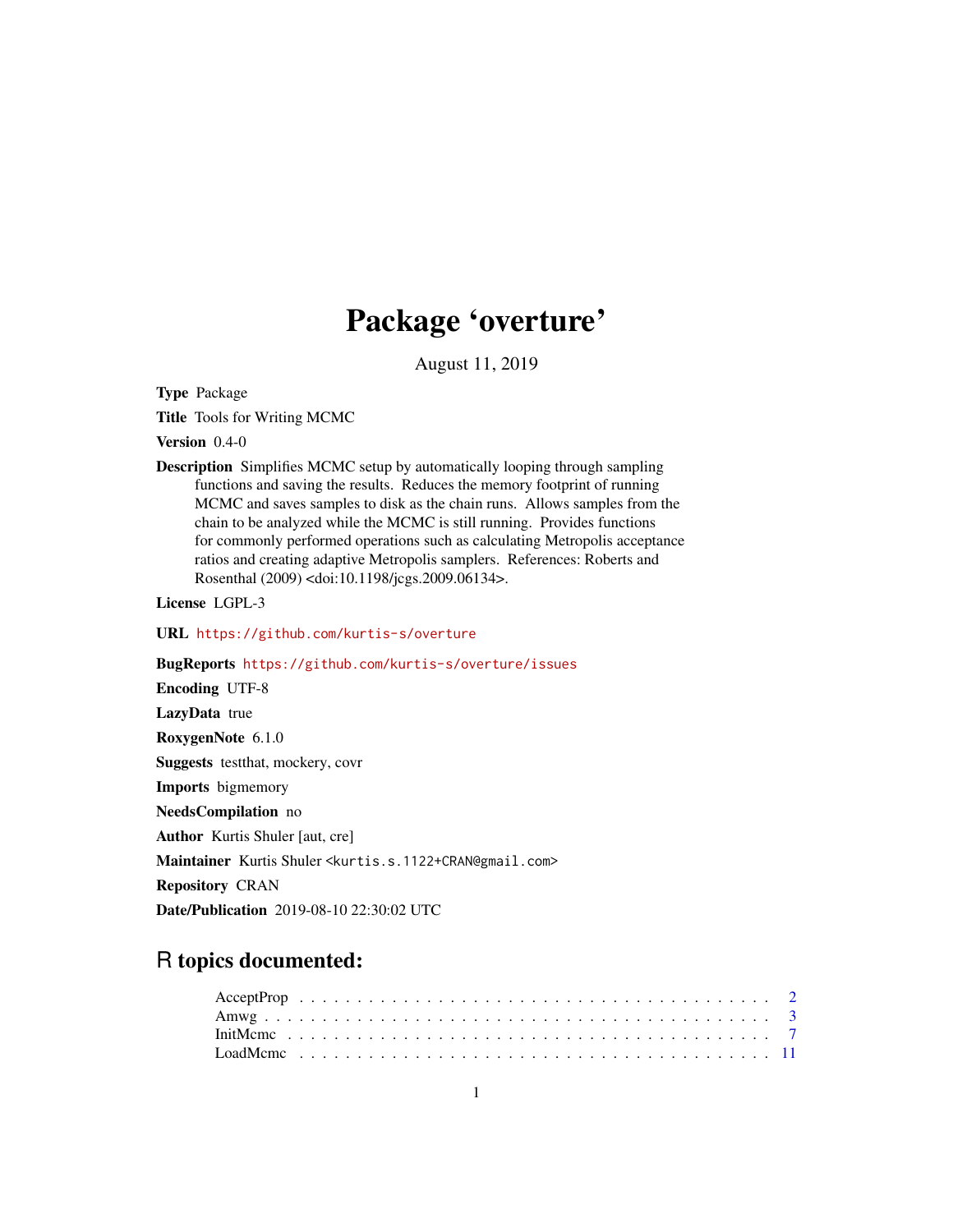### <span id="page-1-0"></span>2 AcceptProp

| Index |  |  |  |  |  |  |  |  |  |  |  |  |  |  |  |  |  |  |  |  |
|-------|--|--|--|--|--|--|--|--|--|--|--|--|--|--|--|--|--|--|--|--|
|       |  |  |  |  |  |  |  |  |  |  |  |  |  |  |  |  |  |  |  |  |
|       |  |  |  |  |  |  |  |  |  |  |  |  |  |  |  |  |  |  |  |  |
|       |  |  |  |  |  |  |  |  |  |  |  |  |  |  |  |  |  |  |  |  |
|       |  |  |  |  |  |  |  |  |  |  |  |  |  |  |  |  |  |  |  |  |

AcceptProp *Determine if a Metropolis–Hastings step should be accepted*

#### Description

AcceptProp is a utility function to determine if a proposal should be accepted in a Metropolis or Metropolis-Hastings step.

#### Usage

```
AcceptProp(log.curr, log.prop, log.curr.to.prop = 0,
  log.prop.to.curr = 0)
```
#### Arguments

| log.curr         | log density of the target at the current value, $log(P(x))$                         |
|------------------|-------------------------------------------------------------------------------------|
| log.prop         | log density of the target at the proposed value, $log(P(x'))$                       |
| log.curr.to.prop |                                                                                     |
|                  | log of transition distribution from current value to proposed value, $log(q(x' x))$ |
| log.prop.to.curr |                                                                                     |
|                  | log of transition distribution from proposed value to current value, $log(g(x x'))$ |

#### Details

The function uses the Metropolis choice for a Metropolis/Metropolis-Hastings sampler, which accepts a proposed value  $x'$  with probability

$$
A(x',x) = min(1, P(x')/P(x)g(x|x')/g(x'|x))
$$

where  $P(x)$  is the target distribution and  $g(x'|x)$  is the proposal distribution.

#### Value

TRUE/FALSE for whether the proposal should be accepted or rejected, respectively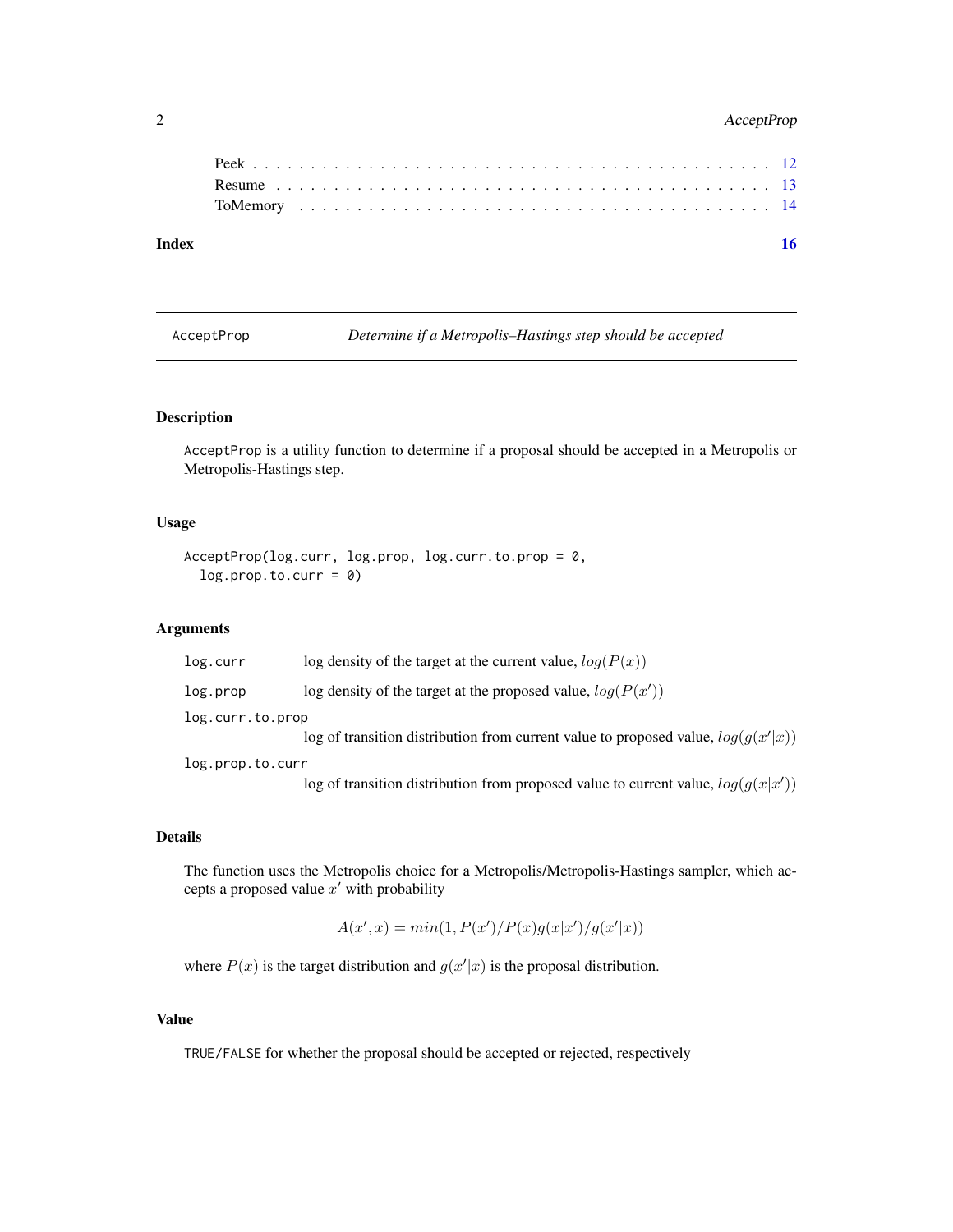#### <span id="page-2-0"></span> $A mwg$  3

#### Examples

```
# Sample from triangular distribution P(x) = -2x + 2 ----------------------
# Target distribution
LogP \leftarrow function(x) {
    log(-2*x + 2)
}
# Generate proposals using Beta(1/2, 1/2)
shape1 <-1/2shape2 <- 1/2
RProp <- function() { # Draw proposal
    rbeta(1, shape1, shape2)
}
DLogProp \leq function(x) { # Log density of proposal distribution
    dbeta(x, shape1, shape2, log=TRUE)
}
SampleX \leq function(x) { # Draw once from the target distribution
    x.prop <- RProp()
    if(AcceptProp(LogP(x), LogP(x.prop), DLogProp(x.prop), DLogProp(x))) {
        x < -x.prop}
    return(x)
}
# Draw from the target distribution
n.samples <- 10000
samples <- vector(length=n.samples)
x \le -0.5Mcmc <- InitMcmc(n.samples)
samples <- Mcmc({
    x \leftarrow SampleX(x)})
# Plot the results
hist(samples$x, freq=FALSE, ylim=c(0, 2.5), xlim=c(0, 1), xlab="x")
grid <- seq(0, 1, length.out=500)
lines(grid, exp(LogP(grid)), col="blue")
legend("topright", legend="True density", lty=1, col="blue", cex=0.75)
```
Amwg *Turn a non-adaptive Metropolis sampler into an adaptive Metropolis sampler*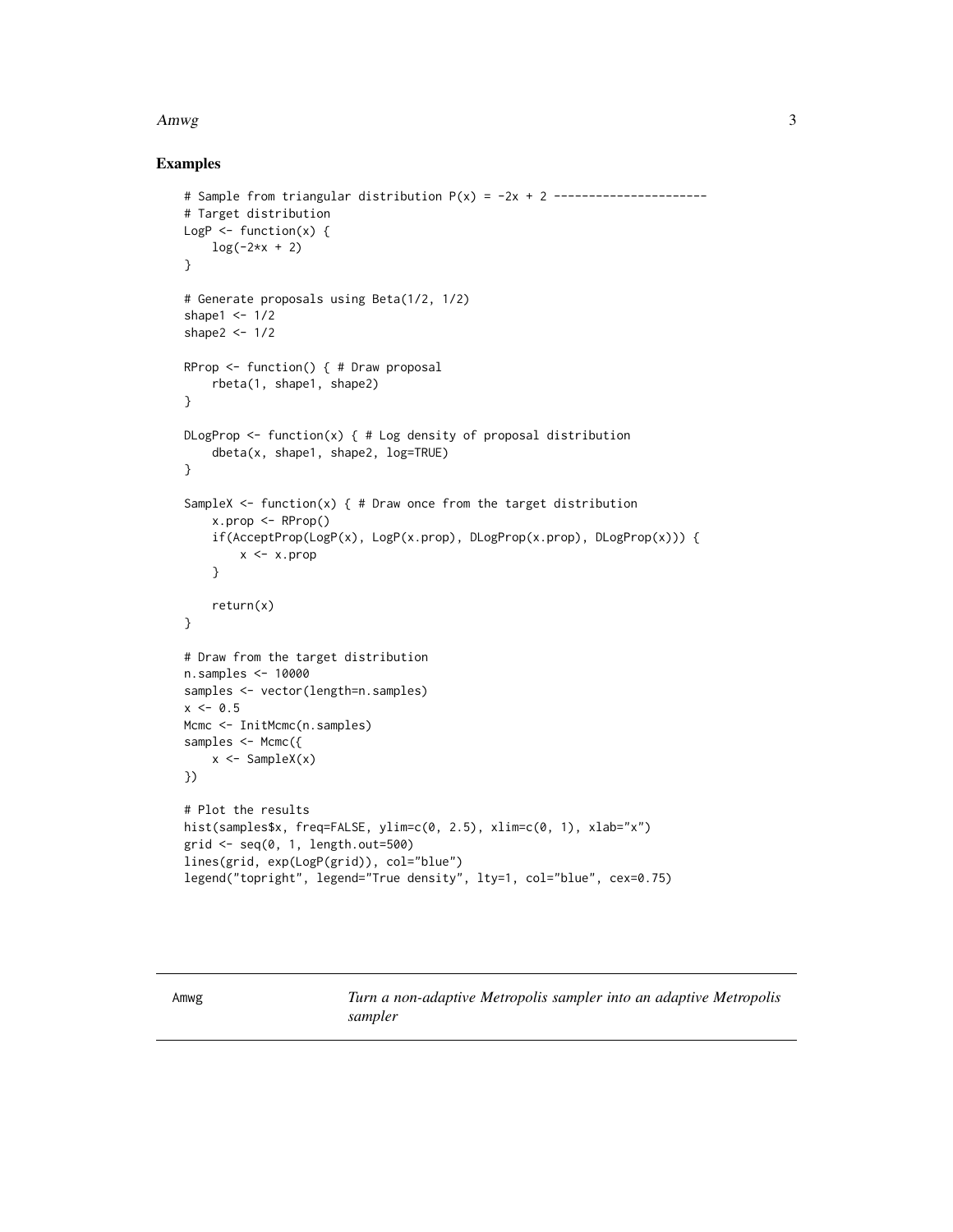#### Description

Given a non-adaptive sampler of the form  $f(..., s)$ , Amwg will return a function  $g(...)$  that automatically adapts the Metropolis proposal standard deviation s to try and achieve a target acceptance rate.

#### Usage

```
Amwg(f, s, batch.size = 50, target = 0.44, DeltaN, stop.after = NA)
```
#### Arguments

| $\mathbf{f}$ | non-adaptive Metropolis sampler of the form f(, s)                                                                                                               |
|--------------|------------------------------------------------------------------------------------------------------------------------------------------------------------------|
| -S           | initial value for the Metropolis proposal SD                                                                                                                     |
| batch.size   | number of iterations before proposal SD is adapted                                                                                                               |
| target       | target acceptance rate                                                                                                                                           |
| DeltaN       | function of the form $f(n)$ which returns the adaptation amount based on the num-<br>ber of elapsed iterations, n. Defaults to $\delta(n) = min(0.01, n^{-1/2})$ |
| stop.after   | stop adapting proposal SD after this many iterations                                                                                                             |

#### Details

Amwg uses the Adaptive Metropolis-Within-Gibbs algorithm from Roberts & Rosenthal (2009), which re-scales the proposal standard deviation after a fixed number of MCMC iterations have elapsed. The goal of the algorithm is to achieve a target acceptance rate for the Metropolis step. After the *nth* batch of MCMC iterations the log of the proposal standard deviation,  $log(s)$ , is increased/decreased by  $\delta(n)$ .  $log(s)$  is increased by  $\delta(n)$  if the observed acceptance rate is more than the target acceptance rate, or decreased by  $\delta(n)$  if the observed acceptance rate is less than the target acceptance rate. Amwg keeps track of the the acceptance rate by comparing the previously sampled value from f to the next value. If the two values are equal, the proposal is considered to be rejected, whereas if the two values are different the proposal is considered accepted. Amwg will optionally stop adapting the proposal standard deviation after stop. after iterations. Setting stop.after can be used, for example, to stop adapting the proposal standard deviation after some burn-in period. If stop.after=NA (the default), Amwg will continue to modify the proposal standard deviation throughout the entire MCMC.

DeltaN is set to  $\delta(n) = min(0.01, n^{-1/2})$  unless re-specified in the function call. Some care should be taken if re-specifying DeltaN, as the ergodicity of the chain may not be preserved if certain conditions aren't met. See Roberts & Rosenthal (2009) in the references for details.

The proposal standard deviation s can be either a vector or a scalar. If the initial value of s is a scalar,  $f$  will be treated as a sampler for a scalar, a random vector, or a joint parameter update. Alternatively, if the dimension of s is equal to the dimension of the parameters returned by f, the individual elements s will be treated as individual proposal standard deviations for the elements returned by f. This functionality can be used, for example, if  $f$  samples each of its returned elements individually, updating each element using a Metropolis step. See the examples for an illustration of this use case. In such settings,  $f$  should be constructed to receive  $s$  as a vector argument.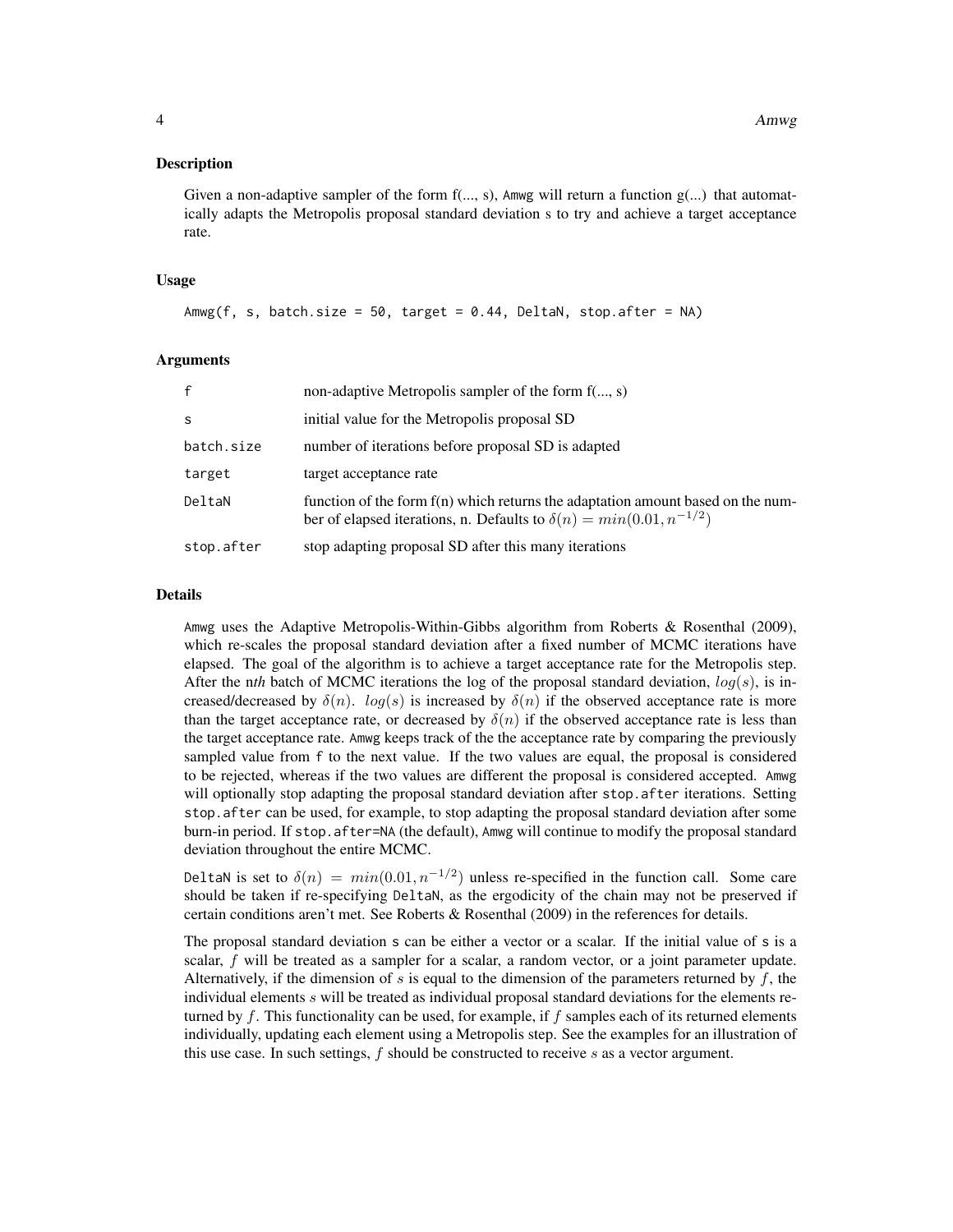#### Amwg 5

#### Value

Adaptive Metropolis sampler function of the form g(...).

#### **References**

Gareth O. Roberts & Jeffrey S. Rosenthal (2009) Examples of Adaptive MCMC, Journal of Computational and Graphical Statistics, 18:2, 349-367, doi: [10.1198/jcgs.2009.06134](http://doi.org/10.1198/jcgs.2009.06134)

#### Examples

```
# Sample from N(1, 2^2) ---------------------------------------------------
LogP \leq function(x) dnorm(x, 1, 2, log=TRUE) # Target distribution
f \le function(x, s) { # Non-adaptive Metropolis sampler
    x.prop \leq -x +rnorm(1, 0, s)if(AcceptProp(LogP(x), LogP(x.prop))) {
        x <- x.prop
    }
    return(x)
}
s.start \leq 0.1g <- Amwg(f, s.start, batch.size=25)
n.save <- 10000
Mcmc <- InitMcmc(n.save)
y \le -\thetax < - \emptysetsamples <- Mcmc({
    y \leftarrow f(y, s.start) # Non-adaptive
    x \leq g(x) # Adaptive
})
plot(1:n.save, samples$x, ylim=c(-10, 10), main="Traceplots", xlab="Iteration",
     ylab="Value", type='l')
lines(1:n.save, samples$y, col="red")
legend("bottomleft", legend=c("Adaptive", "Non-adaptive"),
       col=c("black", "red"), lty=1, cex=0.8)
# Sample from Gamma(10, 5) ------------------------------------------------
LogP \le function(x) dgamma(x, 10, 5, log=TRUE) # Target distribution
f <- function(x, s) { # Non-adaptive Metropolis sampler
    x.prop \leq x +rnorm(1, 0, s)if(AcceptProp(LogP(x), LogP(x.prop))) {
        x <- x.prop
    }
    return(x)
}
```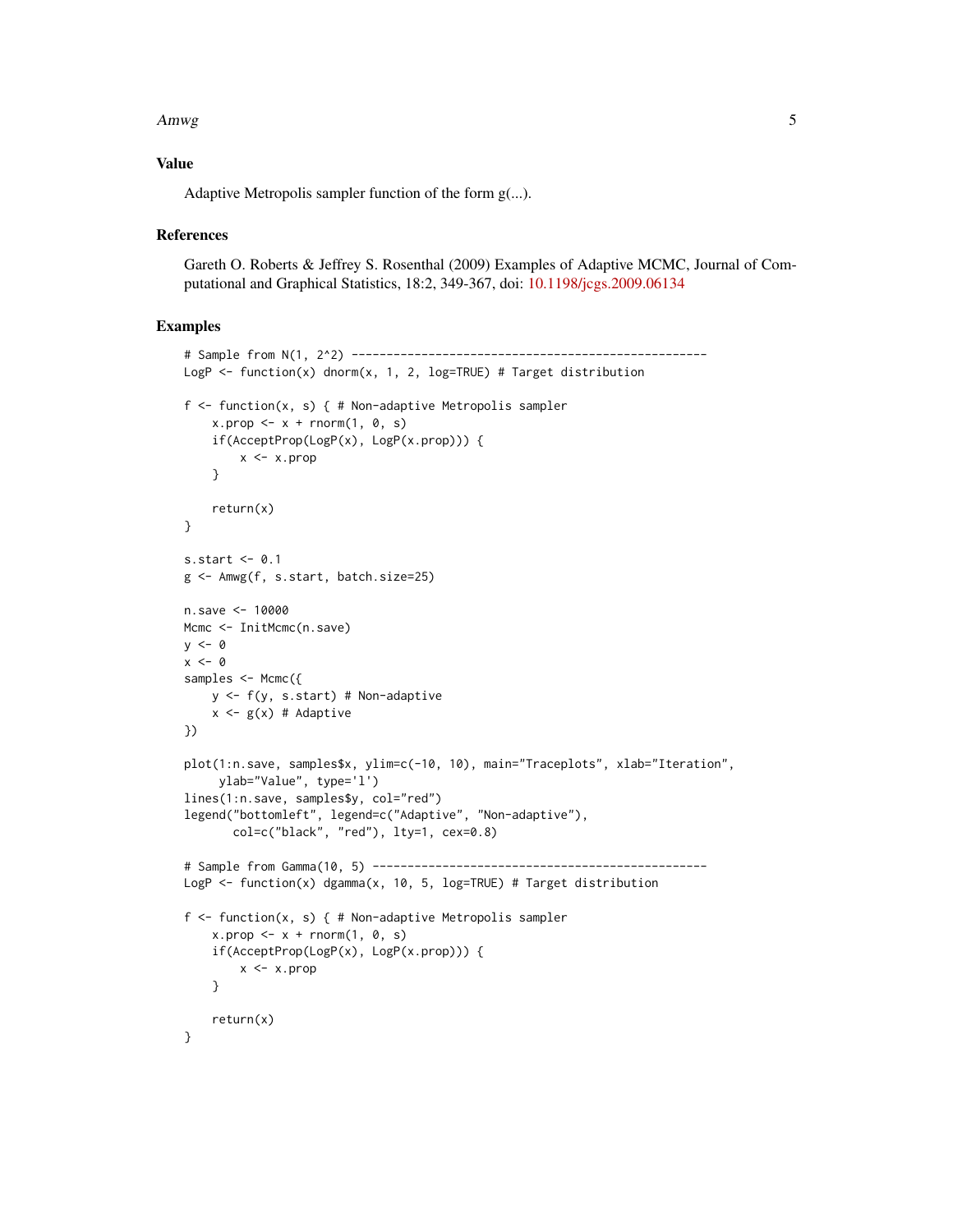#### 6 Amwg

```
s.start <- 10
stop.after <- 5000 # Stop changing the proposal SD after 5000 iterations
g <- Amwg(f, s.start, batch.size=25, stop.after=stop.after)
n.save <- 10000
Mcmc <- InitMcmc(n.save)
x < -1samples <- Mcmc({
   x \leftarrow g(x)})
hist(samples$x[stop.after:n.save,], xlab="x", main="Gamma(10, 5)", freq=FALSE)
curve(dgamma(x, 10, 5), from=0, to=max(samples$x), add=TRUE, col="blue")
# Overdispersed Poisson ---------------------------------------------------
## Likelihood:
## y_i|theta_i ~ Pois(theta_i), i=1,...,n
## Prior:
## theta_i ~ Log-Normal(mu, sigma^2)
## mu ~ Normal(m, v^2), m and v^2 fixed
## sigma^2 ~ InverseGamma(a, b), a and b fixed
SampleSigma2 <- function(theta.vec, mu, a, b, n.obs) {
    1/rgamma(1, a + n.obs/2, b + (1/2)*sum((log(theta.vec) - mu)^2))
}
SampleMu <- function(theta.vec, sigma.2, m, v.2, n.obs) {
    mu.var <- (1/v.2 + n.obs/sigma.2)^(-1)mu.mean <- (m/v.2 + sum(log(theta.vec))/sigma.2) * mu.var
    return(rnorm(1, mu.mean, sqrt(mu.var)))
}
LogDTheta <- function(theta, mu, sigma.2, y) {
    dlnorm(theta, mu, sqrt(sigma.2), log=TRUE) + dpois(y, theta, log=TRUE)
}
# Non-adaptive Metropolis sampler
SampleTheta <- function(theta.vec, mu, sigma.2, y.vec, n.obs, s) {
    theta.prop \leq -\exp(\log(\text{theta}.\text{vec}) + \text{norm}(n.\text{obs}, 0, s))# Jacobians, because proposals are made on the log scale
    j.curr <- log(theta.vec)
    j.prop <- log(theta.prop)
    log.curr <- LogDTheta(theta.vec, mu, sigma.2, y.vec) + j.curr
    log.prop <- LogDTheta(theta.prop, mu, sigma.2, y.vec) + j.prop
    theta.vec <- ifelse(AcceptProp(log.curr, log.prop), theta.prop, theta.vec)
    return(theta.vec)
}
## Data
```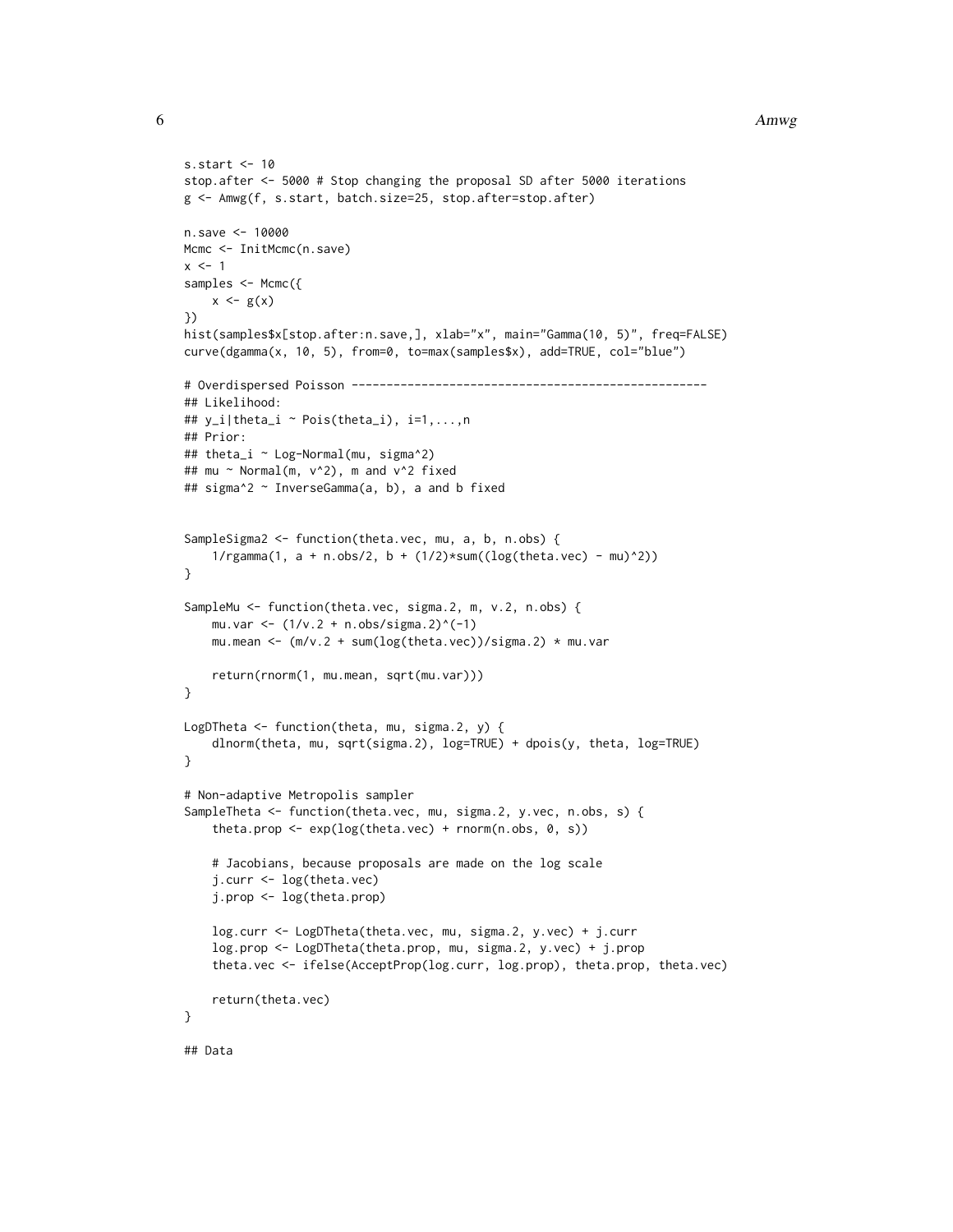#### <span id="page-6-0"></span>InitMcmc 7

```
y.vec <- warpbreaks$breaks
n.obs <- length(y.vec)
## Setup adaptive Metropolis sampler
s < -\text{rep}(1, \text{ n.obs})# s is a vector, so the acceptance rate of each component will be tracked
# individually in the adaptive Metropolis sampler
SampleThetaAdapative <- Amwg(SampleTheta, s)
## Set prior
v.2 < -0.05m < -\log(30) - v.2/2a \leftarrow 1b \le -2## Initialize parameters
theta.vec <- y.vec
mu < - m## MCMC
Mcmc <- InitMcmc(10000)
samples <- Mcmc({
    sigma.2 <- SampleSigma2(theta.vec, mu, a, b, n.obs)
    mu <- SampleMu(theta.vec, sigma.2, m, v.2, n.obs)
    theta.vec <- SampleThetaAdapative(theta.vec, mu, sigma.2, y.vec, n.obs)
})
```
<span id="page-6-1"></span>InitMcmc *Initialize a Markov chain Monte Carlo run*

#### Description

Eliminates much of the "boilerplate" code needed for MCMC implementations by looping through the samplers and saving the resulting draws automatically.

#### Usage

```
InitMcmc(n.save, backing.path = NA, thin = 1, exclude = NULL,
 overwrite = FALSE)
```
#### Arguments

| n.save       | number of samples to take. If thin=1, the number of iterations to run the<br>MCMC chain          |
|--------------|--------------------------------------------------------------------------------------------------|
| backing.path | NA to save the samples in-memory, otherwise directory path where MCMC sam-<br>ples will be saved |
| thin         | thinning interval                                                                                |
| exclude      | character vector specifying variables that should not be saved                                   |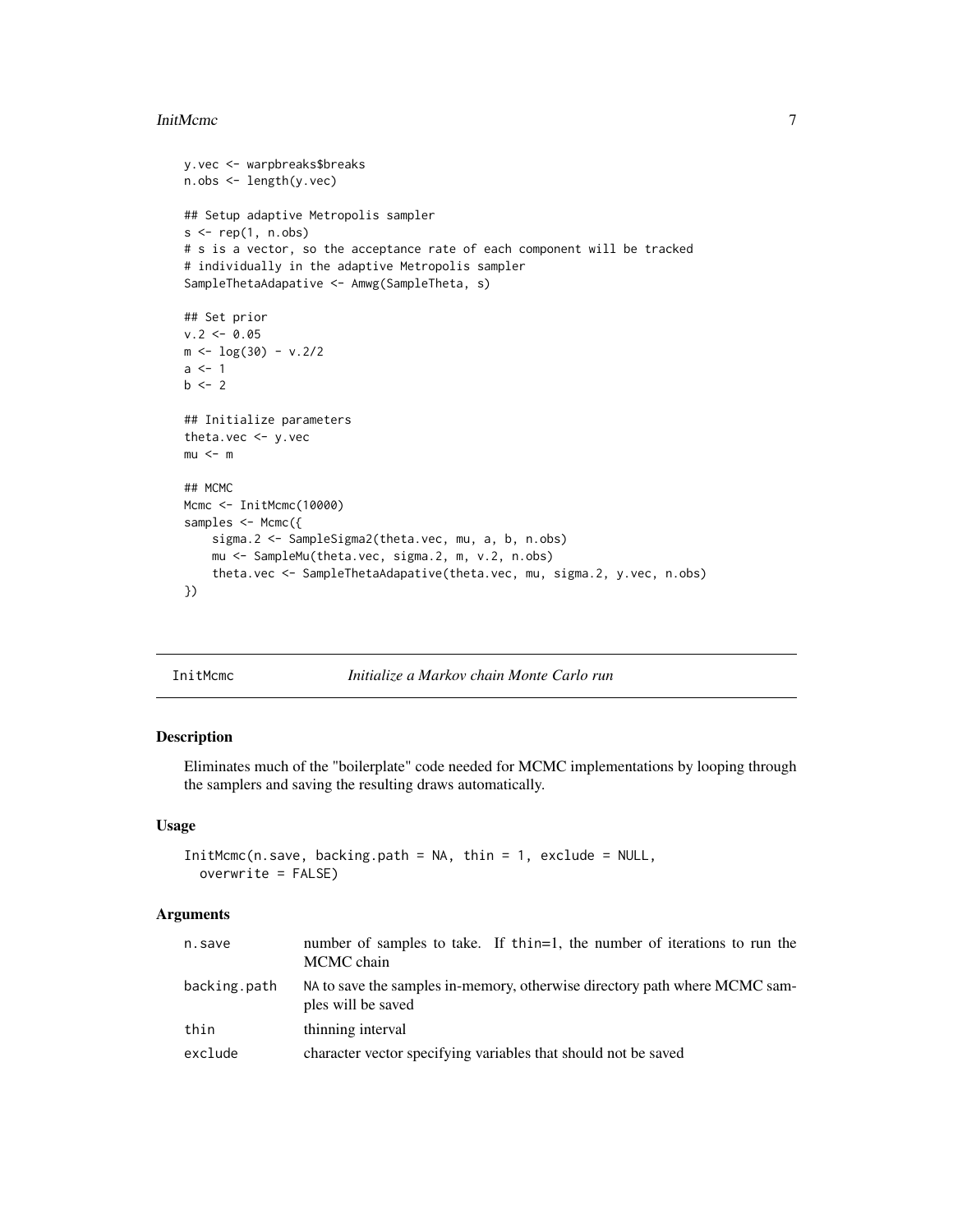#### <span id="page-7-0"></span>overwrite TRUE/FALSE indicating whether previous MCMC results should be overwritten

#### Details

InitMcmc returns a function that takes an R expression. The returned function automatically loops through the R expression and saves any numeric assignments, typically MCMC samples, that are made within it. exclude specifies assignments that should not be saved. When exclude is NULL, all the numeric assignments (scalar, vector, matrix, or array) are saved. The dimensions of matrix and array assignments are not preserved; they are flattened into vectors before saving. Non-numeric assignments are not saved.

The number of iterations for the MCMC chain is determined by n.save and thin. The desired number of samples to be saved from the target distribution is set by n. save, and the chain is thinned according to the interval set by thin. The MCMC chain will run for n. save  $x$  thin iterations.

The MCMC samples can be saved either in-memory or on-disk. Unlike saving in-memory, saving on-disk is not constrained by available RAM. Saving on-disk can be used in high-dimensional settings where running multiple MCMC chains in parallel and saving the results in-memory would use up all available RAM. File-backed saving uses [big.matrix](#page-0-0), and the behaviors of that implementation apply when saving on-disk. In particular, [big.matrix](#page-0-0) has call-by-reference rather than call-by-value behavior, so care must be taken not to introduce unintended side-effects when modifying these objects. In-memory saving is implemented via [matrix](#page-0-0) and has standard R behavior.

When backing.path is NA, samples will be saved in-memory. To save samples on-disk, backing.path should specify the path to the directory where the MCMC samples should be saved. The [big.matrix](#page-0-0) backingfiles will be saved in that directory, with filenames corresponding to the variable assignment names made in the R expression. Consequently, the assignment names in the R expression must be chosen in such a way that they are compatible as filenames on the operating system. The [big.matrix](#page-0-0) descriptorfiles are also named according to the variable assignment names made in the R expression, but with a ".desc" suffix.

By default, InitMcmc will not overwrite the results from a previous file-backed MCMC. This behavior can be overridden by specifying overwrite=TRUE in InitMcmc, or as the second argument to the function returned by InitMcmc. See the examples for an illustration. overwrite is ignored for in-memory MCMC.

#### Value

A function that returns a list of either [matrix](#page-0-0) or [big.matrix](#page-0-0) with the MCMC samples. Each row in the matrices corresponds to one sample from the MCMC chain.

#### See Also

#### [bigmemory](#page-0-0)

#### Examples

```
# Beta-binomial -----------------------------------------------------------
## Likelihood:
## x|theta ~ Binomial(n, theta)
## Prior:
```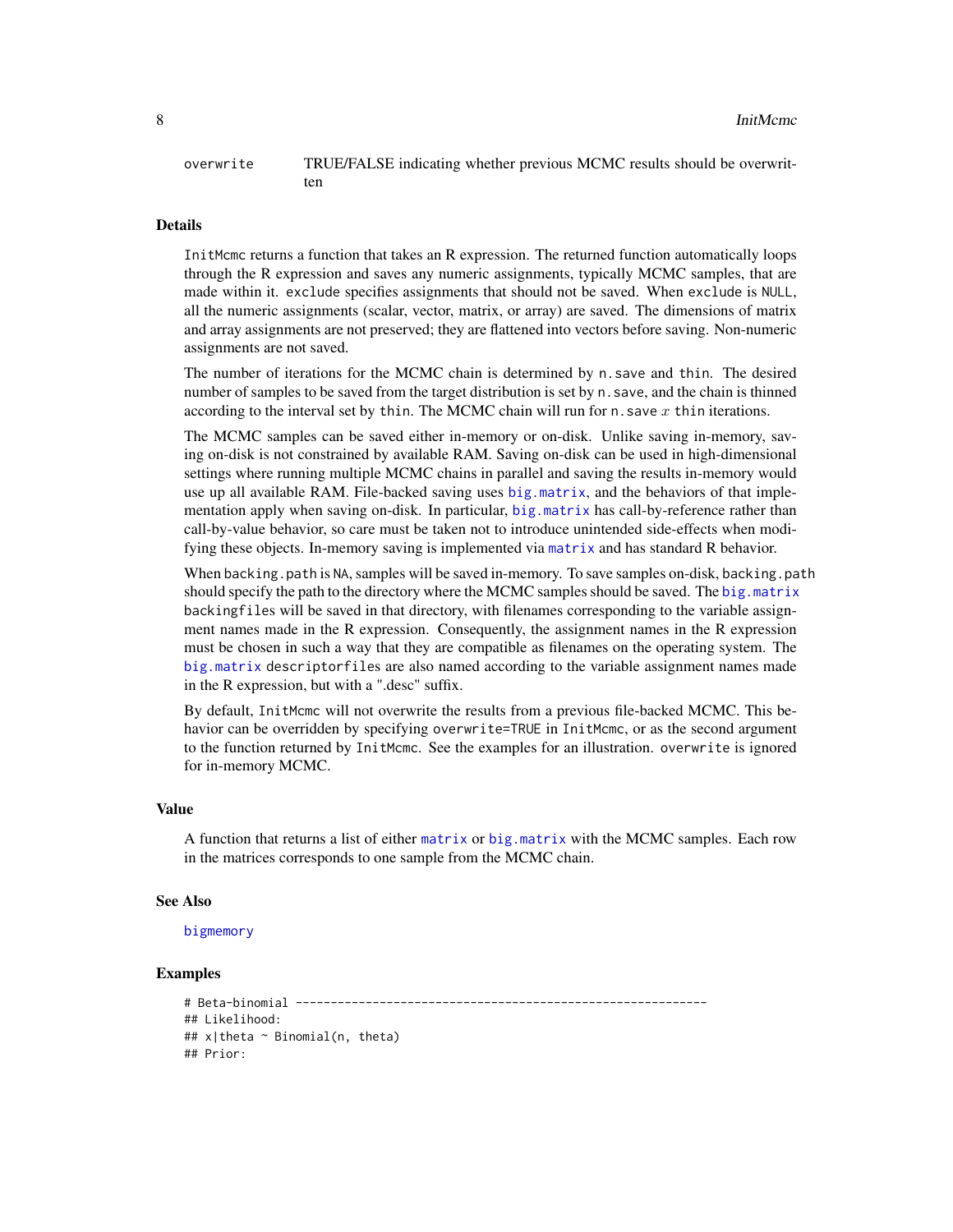#### InitMcmc 9

```
## theta \sim Unif(0, 1)
theta.truth <- 0.75
n.obs <- 100
x <- rbinom(1, n.obs, prob=theta.truth)
# Sampling function
SampleTheta <- function() {
    rbeta(1, 1 + x, 1 + n.obs - x)
}
# MCMC
Mcmc <- InitMcmc(1000)
samples <- Mcmc({
    theta <- SampleTheta()
})
# Plot posterior distribution
hist(samples$theta, freq=FALSE, main="Posterior", xlab=expression(theta))
theta.grid <- seq(min(samples$theta), max(samples$theta), length.out=500)
lines(theta.grid, dbeta(theta.grid, 1 + x, 1 + n.obs - x), col="blue")
abline(v=theta.truth, col="red")
legend("topleft", legend=c("Analytic posterior", "Simulation truth"),
       lty=1, col=c("blue", "red"), cex=0.75)
# Estimating mean with unknown variance -----------------------------------
## Likelihood:
## x|mu, sigma^2 ~ N(mu, sigma^2)
## Prior:
## p(mu) \propto 1
## p(sigma^2) \propto 1/sigma^2
# Simulated data
mu.truth <-10sigma.2.truth <- 2
n.obs <- 100
x <- rnorm(n.obs, mu.truth, sqrt(sigma.2.truth))
x.bar \leftarrow mean(x)# Sampling functions
SampleMu <- function(sigma.2) {
    rnorm(1, x.bar, sqrt(sigma.2/n.obs))
}
SampleSigma2 <- function(mu) {
    1/rgamma(1, n.obs/2, (1/2)*sum((x-mu)^2))
}
# MCMC
Mcmc <- InitMcmc(1000, thin=10, exclude="sigma.2")
sigma.2 <- 1 # Initialize parameter
samples <- Mcmc({
   mu <- SampleMu(sigma.2)
```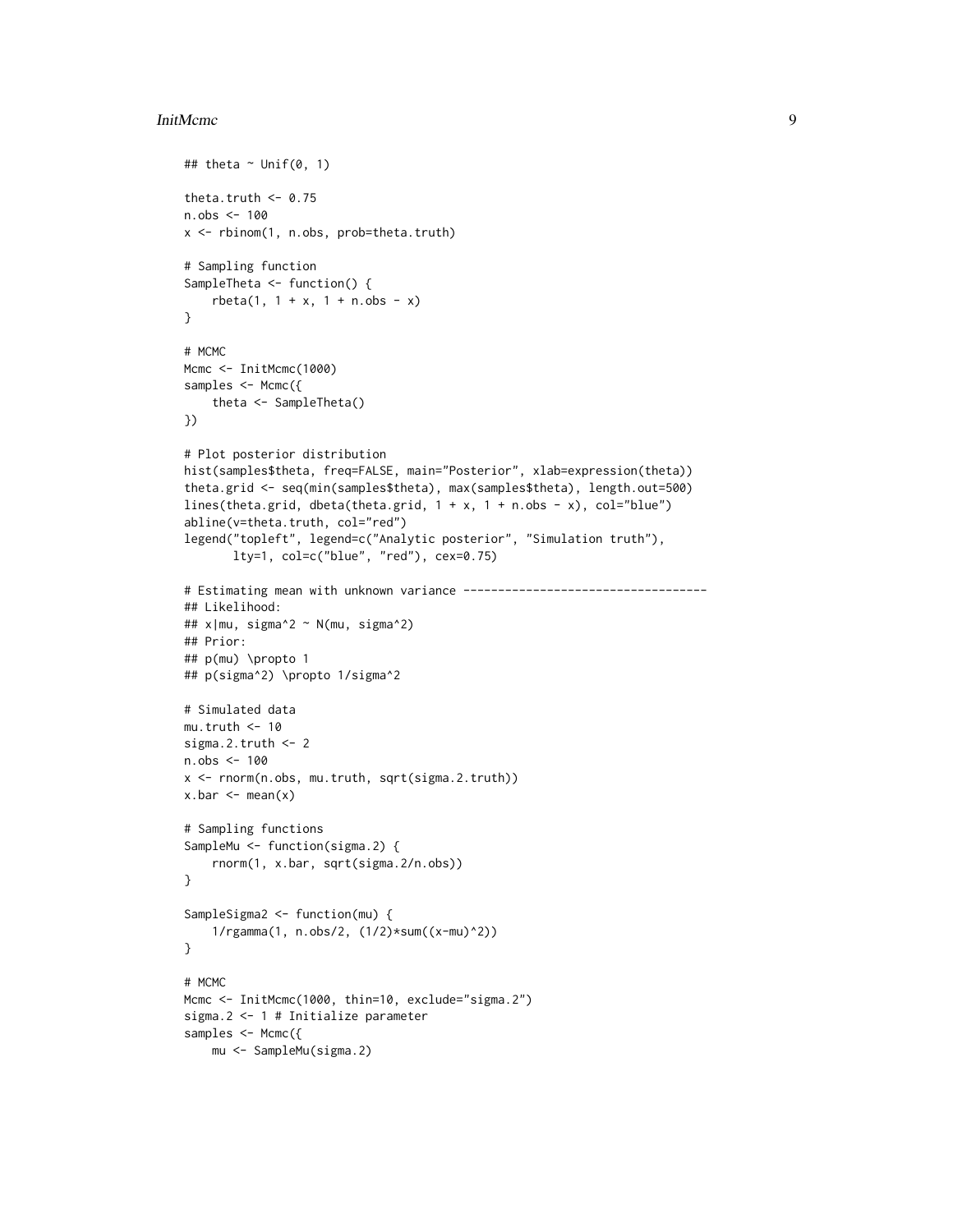```
10 InitMcmc
```

```
sigma.2 <- SampleSigma2(mu)
})
# Plot posterior distribution
hist(samples$mu, xlab=expression(mu), main="Posterior")
abline(v=mu.truth, col="red")
legend("topleft", legend="Simulation truth", lty=1, col="red", cex=0.75)
# sigma.2 is excluded from saved samples
is.null(samples$sigma.2)
# Linear regression -------------------------------------------------------
## Likelihood:
## y|beta, sigma^2, x ~ N(x %*% beta, sigma^2 * I)
## Prior:
## p(beta, sigma^2|x) \propto 1/sigma^2
# Simulated data
n.obs <- 100
x <- matrix(NA, nrow=n.obs, ncol=3)
x[, 1] <- 1
x[, 2] <- rnorm(n.obs)x[,3] \leftarrow x[,2] + \text{norm}(n.obs)beta.truth \leq c(1, 2, 3)sigma.2.truth <- 5
y <- rnorm(n.obs, x %*% beta.truth, sqrt(sigma.2.truth))
# Calculations for drawing beta
1.\text{mod} < \text{lm}(y \sim x - 1)beta.hat <- l.mod$coefficients
xtx.inv <- summary(l.mod)$cov.unscaled
xtx.inv.chol <- chol(xtx.inv)
# Calculations for drawing sigma.2
a.sigma.2 < - (n.obs - length(beta.hat))/2b.sigma.2 <- (1/2) * t(y - x %*% beta.hat) %*% (y - x %*% beta.hat)
# Draw from multivariate normal
Rmvn <- function(mu, sigma.chol) {
    d <- length(mu)
    c(mu + t(sigma.chol) %*% rnorm(d))
}
SampleBeta <- function(sigma.2) {
    Rmvn(beta.hat, xtx.inv.chol * sqrt(sigma.2))
}
SampleSigma2 <- function() {
    1/rgamma(1, a.sigma.2, b.sigma.2)
}
# MCMC, samples saved on-disk
backing.path <- tempfile()
```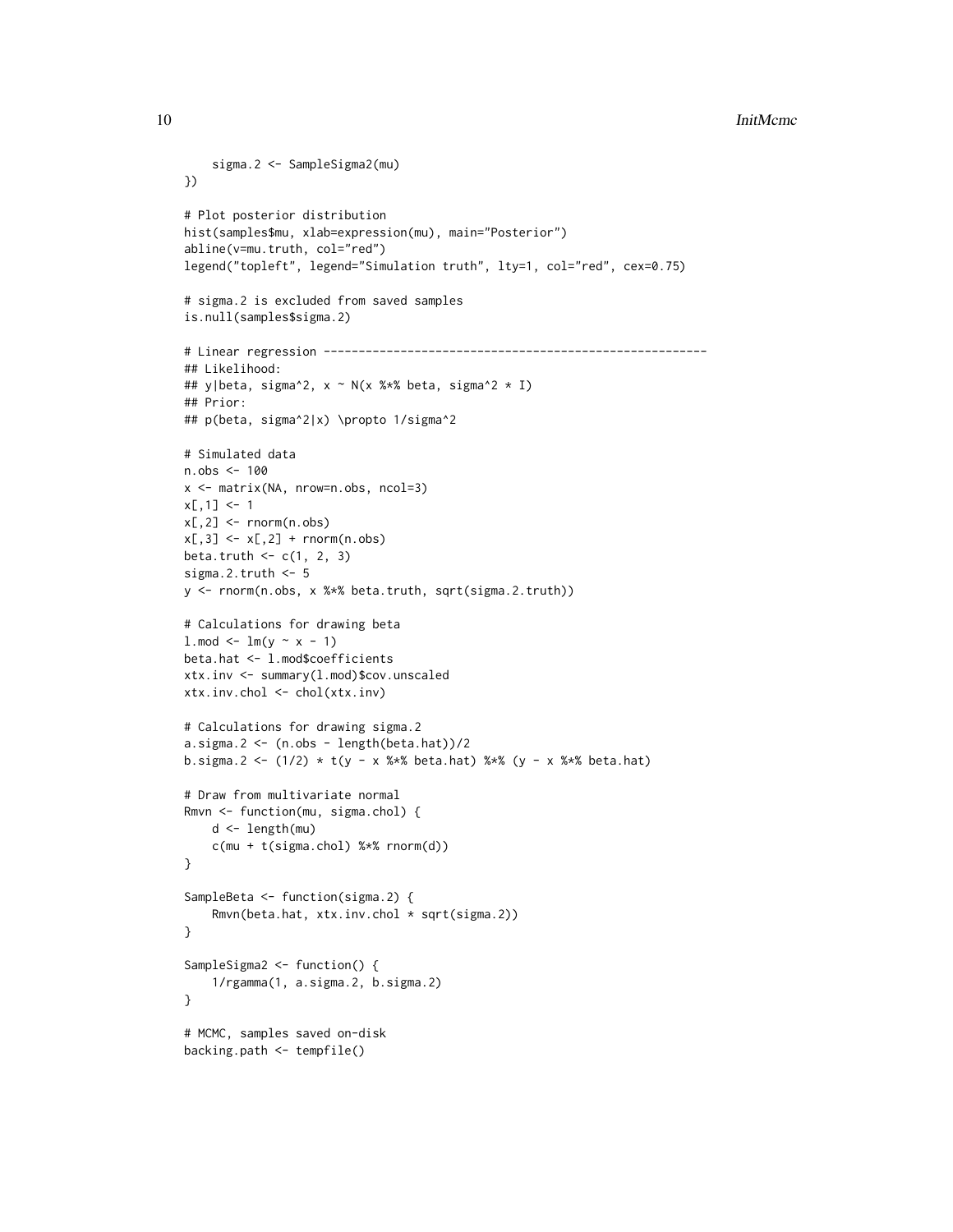#### <span id="page-10-0"></span>LoadMcmc 11

```
dir.create(backing.path)
Mcmc <- InitMcmc(1000, backing.path=backing.path)
samples <- Mcmc({
   sigma.2 <- SampleSigma2()
    beta <- SampleBeta(sigma.2)
})
# Plot residuals using predictions made from the posterior mean of beta
y.hat <- x %*% colMeans(samples$beta[,])
plot(y.hat, y-y.hat, xlab="Predicted", ylab="Residual")
abline(h=0, col="red")
# Overwrite previous results ----------------------------------------------
### Overwrite specified in InitMcmc
backing.path <- tempfile()
dir.create(backing.path)
Mcmc <- InitMcmc(5, backing.path=backing.path, overwrite=TRUE)
samples <- Mcmc({
   x \le -1})
samples <- Mcmc({
    x \le -2})
samples$x[,]
### Overwrite specified in the function returned by InitMcmc
backing.path <- tempfile()
dir.create(backing.path)
Mcmc <- InitMcmc(5, backing.path=backing.path, overwrite=FALSE)
samples <- Mcmc({
   x \le -3})
samples <- Mcmc({
   x \le -4}, overwrite=TRUE)
samples$x[,]
```
<span id="page-10-1"></span>

LoadMcmc *Load samples from a file-backed MCMC run*

#### Description

LoadMcmc loads the samples from a file-backed MCMC run initiated by InitMcmc. The result is a list of [big.matrix](#page-0-0) with all of the parameters that were saved in the MCMC run. Alternatively, the samples for individual parameters can be loaded by using [attach.big.matrix](#page-0-0) to load the corresponding descriptor file, "ParameterName.desc," in the MCMC's backing.path directory.

#### Usage

```
LoadMcmc(backing.path)
```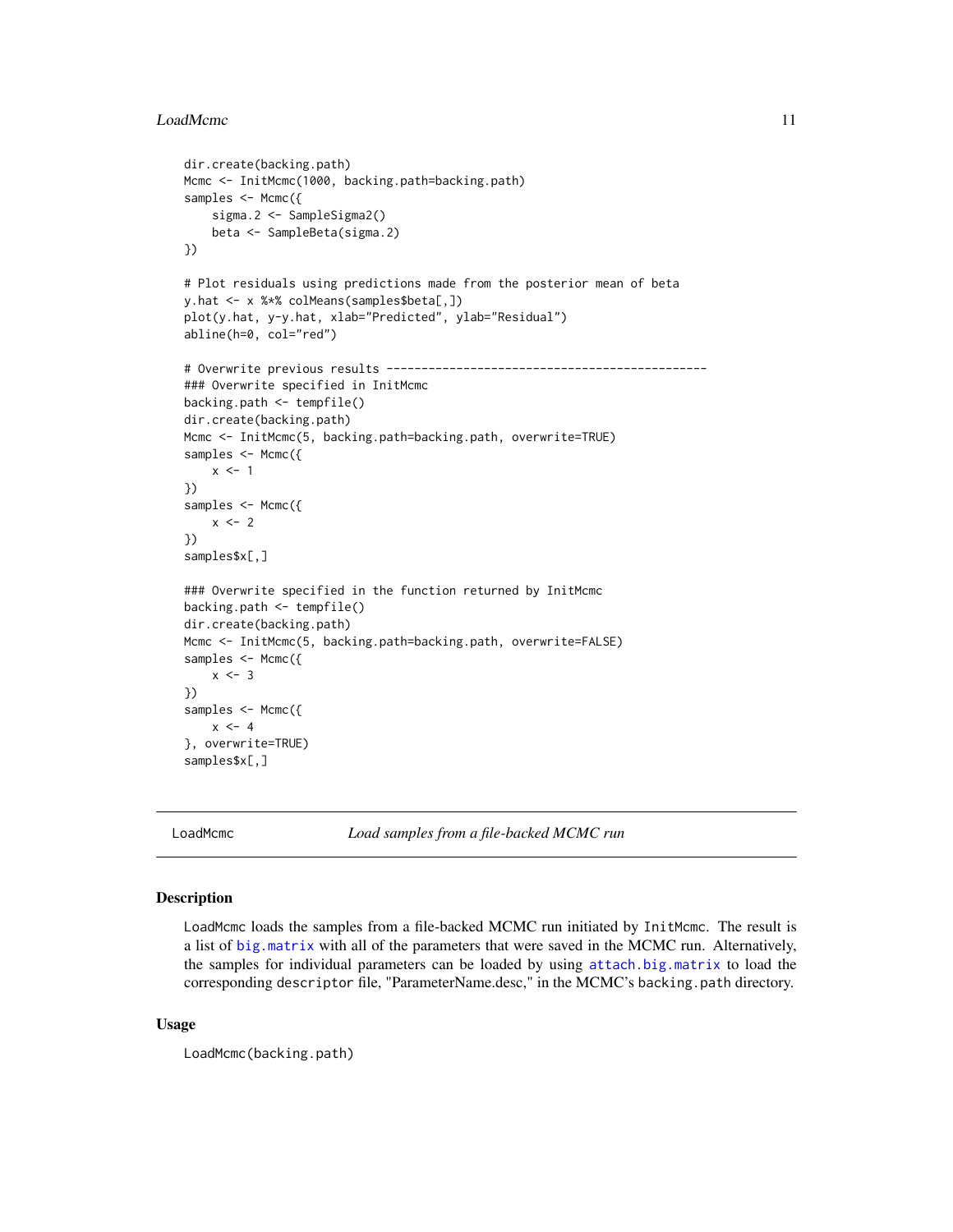#### <span id="page-11-0"></span>Arguments

backing.path directory path where MCMC samples were saved

#### Value

list of [big.matrix](#page-0-0) with the MCMC samples

#### See Also

[ToMemory](#page-13-1), [Peek](#page-11-1), [attach.big.matrix](#page-0-0)

#### Examples

```
# Run a file-backed MCMC
backing.path <- tempfile()
dir.create(backing.path)
Mcmc <- InitMcmc(1000, backing.path=backing.path)
samples <- Mcmc({
    x \leftarrow \text{rnorm}(1)})
rm(samples)
# Load the saved samples
```

```
loaded.samples <- LoadMcmc(backing.path)
hist(loaded.samples$x[,], main="Samples", xlab="x")
```
<span id="page-11-1"></span>Peek *Load samples from a partial MCMC run*

#### Description

Peek allows the samples from a file-backed MCMC to be loaded in another R session while the MCMC is still in progress. By using Peek, the chain's convergence can be monitored before the MCMC chain has finished running.

#### Usage

```
Peek(backing.path)
```
#### Arguments

backing.path directory path of an in-progress MCMC

#### Value

list of [big.matrix](#page-0-0) with samples from the partial MCMC run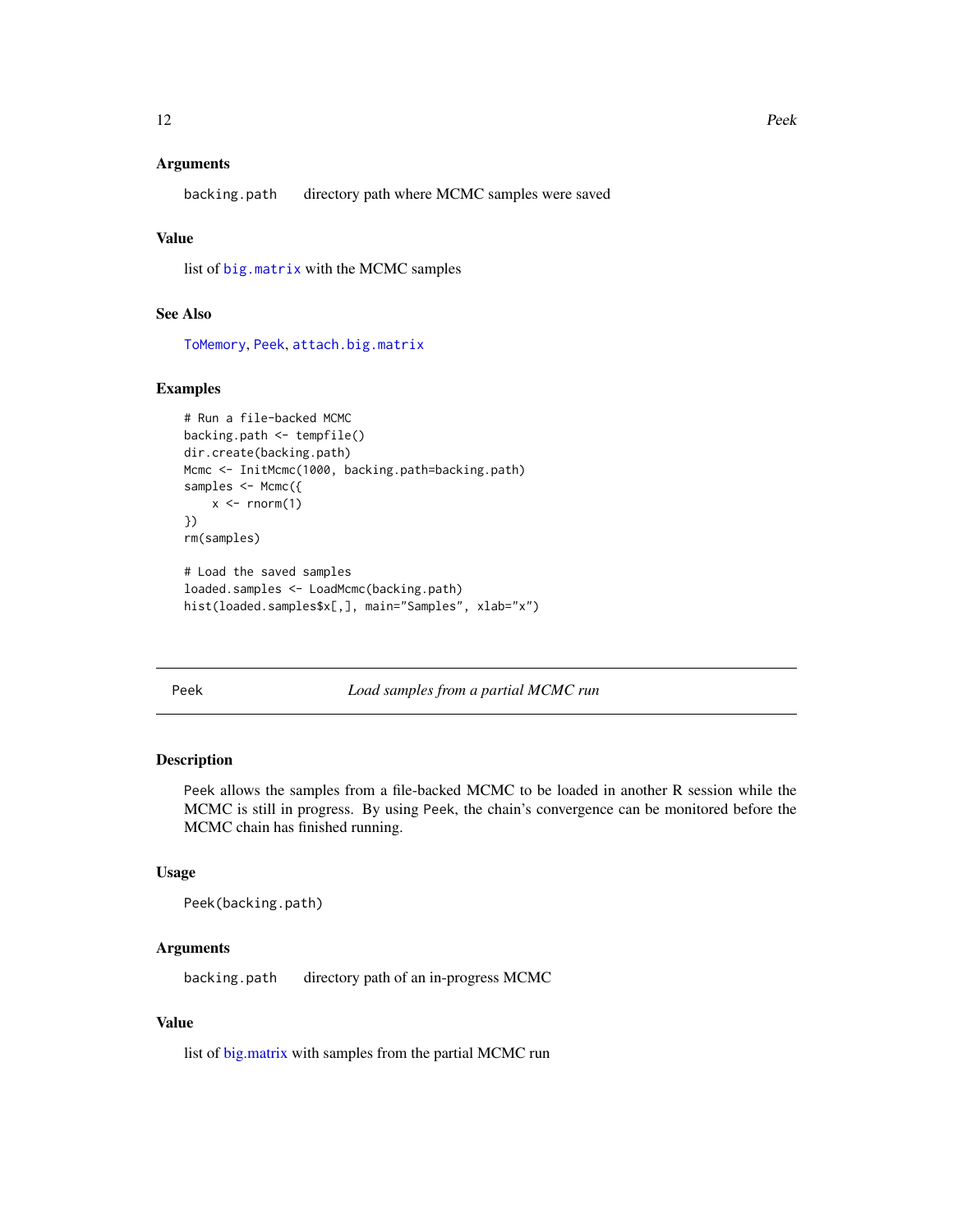#### <span id="page-12-0"></span>Resume and the state of the state of the state of the state of the state of the state of the state of the state of the state of the state of the state of the state of the state of the state of the state of the state of the

#### See Also

[InitMcmc](#page-6-1), [LoadMcmc](#page-10-1), [big.matrix](#page-0-0)

#### Examples

```
SampleSomething <- function() {
    Sys.sleep(0.1)
    rnorm(1)
}
backing.path <- tempfile()
dir.create(backing.path)
print(backing.path)
SlowMcmc <- InitMcmc(1000, backing.path=backing.path)
SlowMcmc({
   x <- SampleSomething()
})
### In another R process, while the MCMC is still running...
samples.so.far <- Peek(backing.path)
samples.so.far$x[,]
```
Resume *Resumes an interrupted file-backed MCMC*

#### Description

Resume will finish a file-backed MCMC that was interrupted. To resume an MCMC run, specify the MCMC's backing path and the sampling will continue from the last completed sample in the chain. Note, however, that the random number generator state from when the MCMC was interrupted is *not* restored, so the resulting chain my not be reproducible, even if a seed was specified before the sampling was interrupted.

#### Usage

```
Resume(backing.path)
```
#### Arguments

backing.path directory path where the (partially completed) MCMC samples were saved

#### Value

A list of either [matrix](#page-0-0) or [big.matrix](#page-0-0) with the MCMC samples. Each row in the matrices corresponds to one sample from the MCMC chain.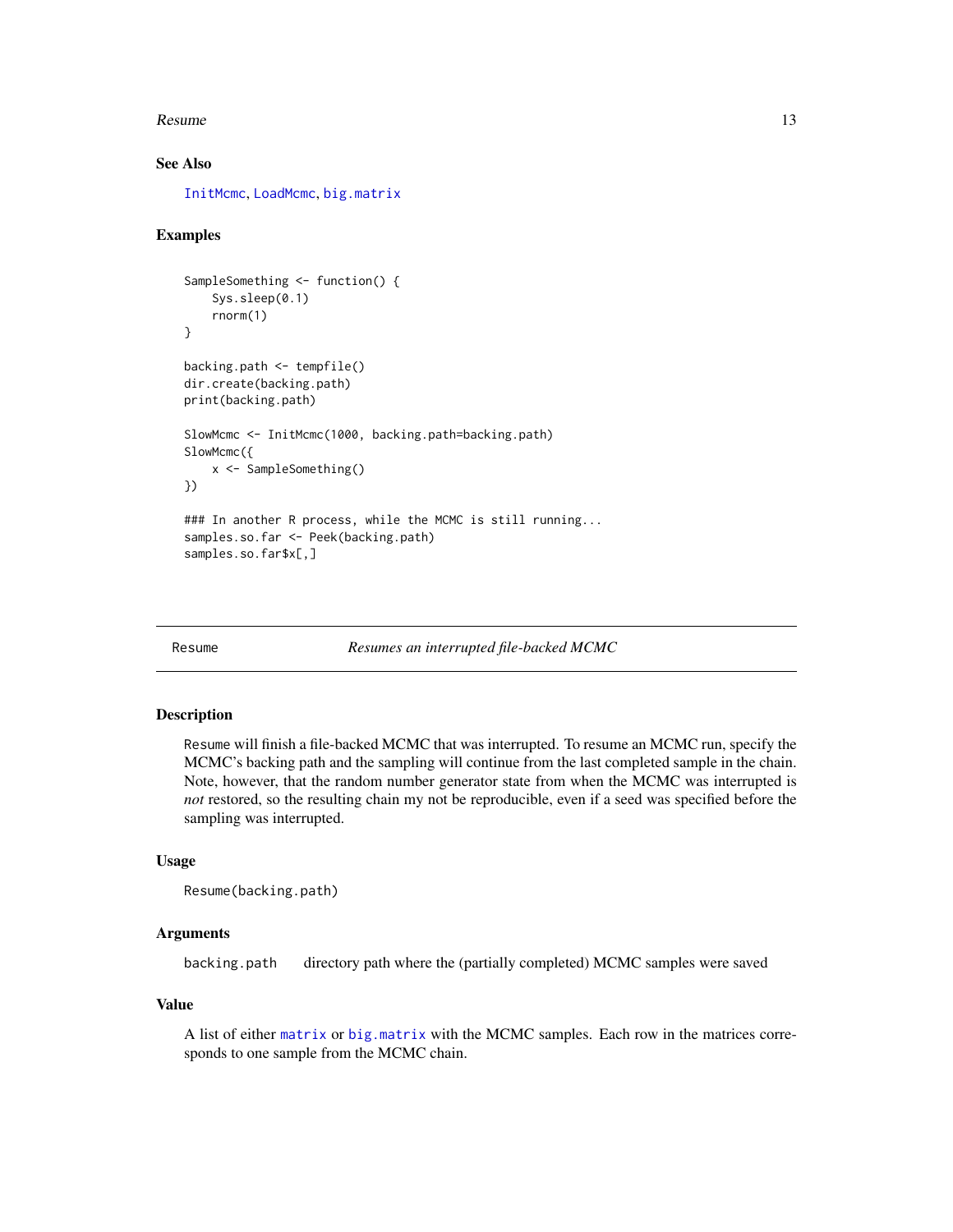#### See Also

[InitMcmc](#page-6-1)

#### Examples

```
# Setup the MCMC
n.iter <- 5
SampleX \leq function(x) x + 1backing.path <- tempfile()
dir.create(backing.path)
x < - \thetainterrupt.mcmc <- TRUE
Mcmc <- InitMcmc(n.iter, backing.path=backing.path)
# Interrupt the MCMC during the third iteration
try({
    samps <- Mcmc({
        x \leftarrow SampleX(x)if(x==3 && interrupt.mcmc) break
    })
}, silent=TRUE)
# The sampling is incomplete
samps <- LoadMcmc(backing.path)
samps$x[,]
rm(samps)
# Resume the MCMC
interrupt.mcmc <- FALSE
samps <- Resume(backing.path)
# All samples are available
samps$x[,]
```
<span id="page-13-1"></span>ToMemory *Converts matrices in a file-backed MCMC to R matrix objects*

#### Description

ToMemory is a convenience method to load the samples from a file-backed MCMC run into memory. Given a list of [big.matrix](#page-0-0) objects, it will convert them to standard R matrix objects.

#### Usage

```
ToMemory(samples)
```
#### Arguments

samples list of [big.matrix](#page-0-0) objects, typically coming from [InitMcmc](#page-6-1)

<span id="page-13-0"></span>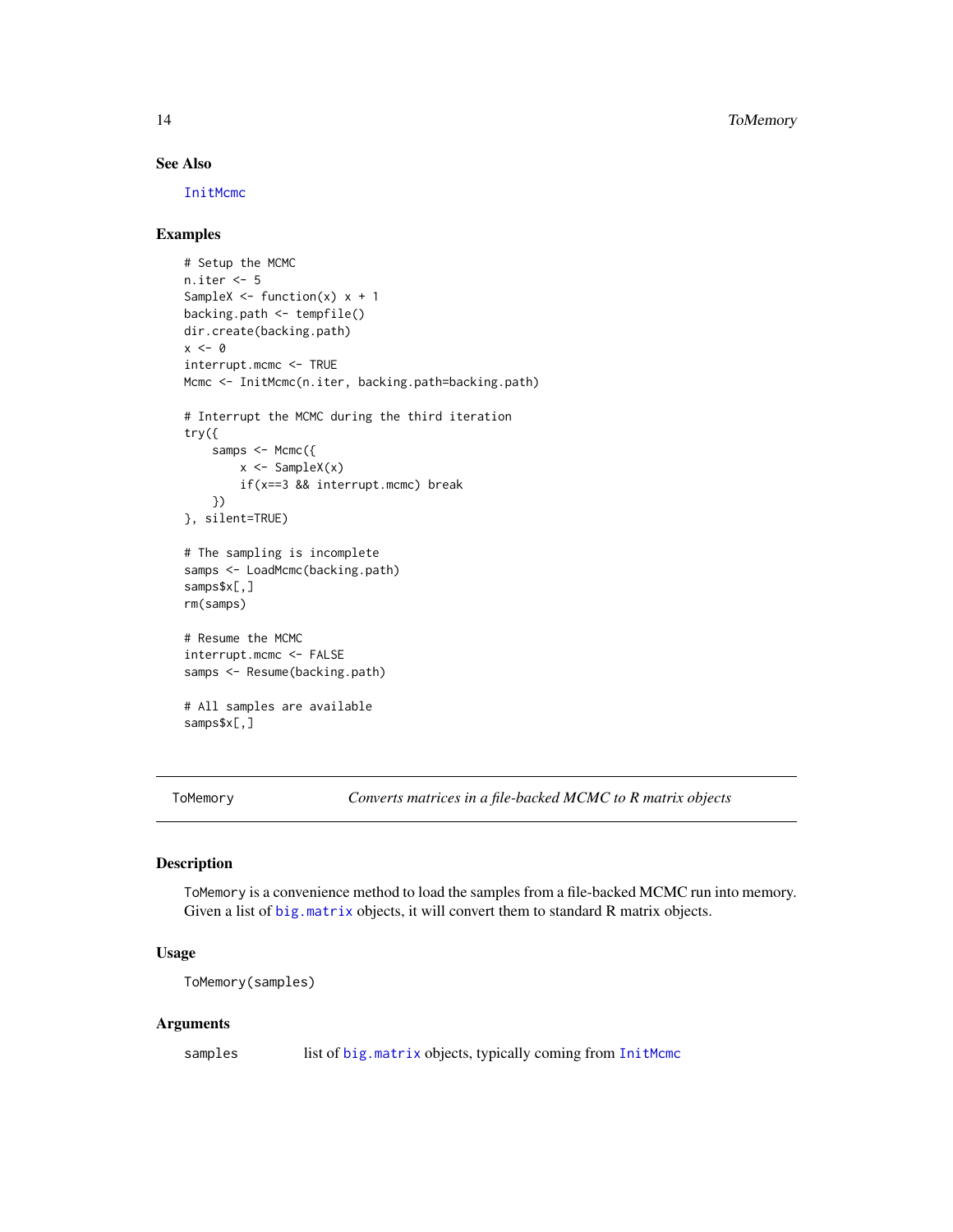#### <span id="page-14-0"></span>ToMemory 15

#### Value

list of R [matrix](#page-0-0) objects

#### See Also

[InitMcmc](#page-6-1), [big.matrix](#page-0-0)

#### Examples

```
# Run a file-backed MCMC
backing.path <- tempfile()
dir.create(backing.path)
Mcmc <- InitMcmc(1000, backing.path=backing.path)
samples <- Mcmc({
    x \le rnorm(1)
    y \leftarrow \text{norm}(2)})
# Convert to standard in-memory R matrices
samples.in.memory <- ToMemory(samples)
is.matrix(samples.in.memory$x)
```

```
is.matrix(samples.in.memory$y)
bigmemory::is.big.matrix(samples.in.memory$x)
bigmemory::is.big.matrix(samples.in.memory$y)
```